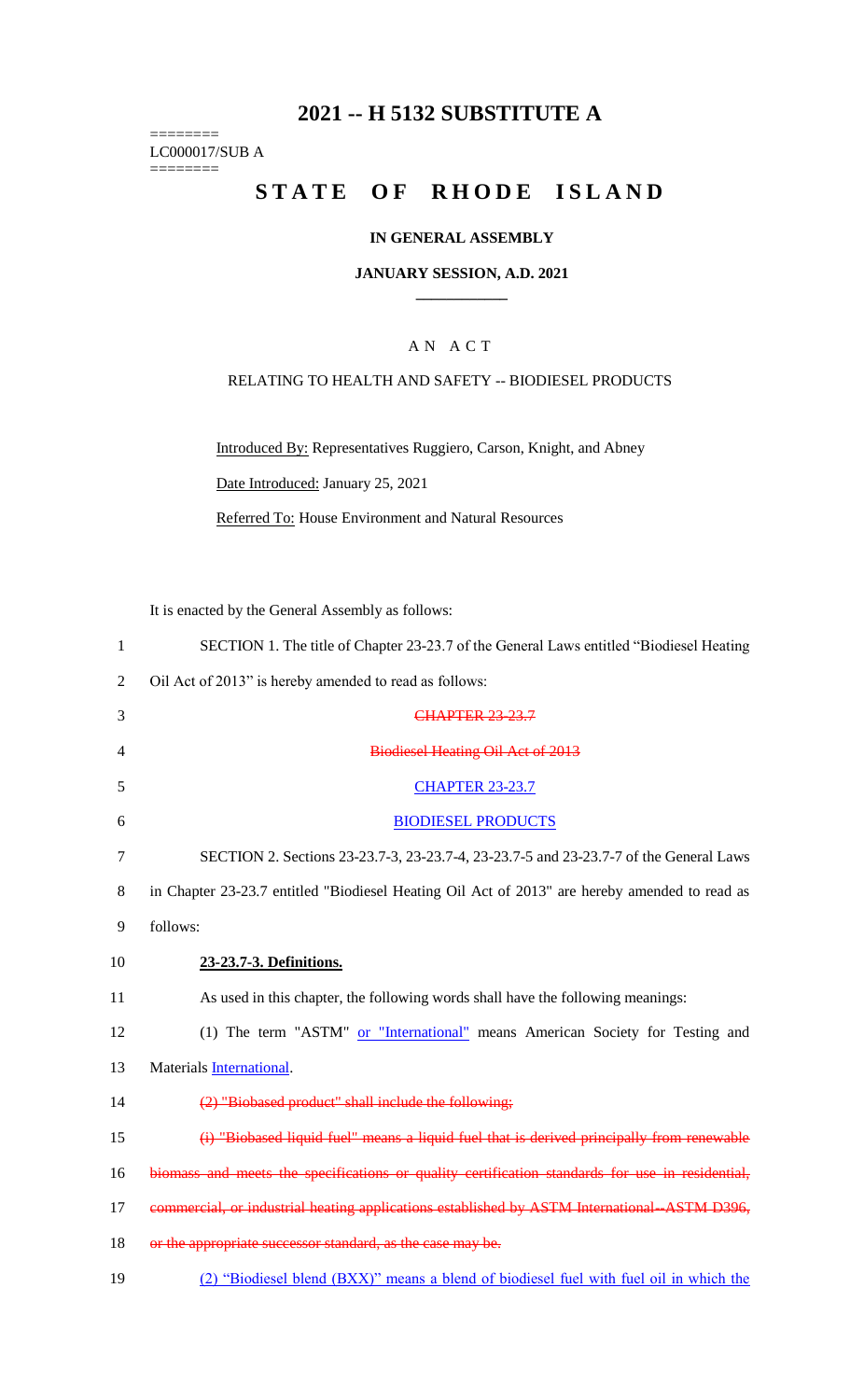1 "BXX" represents the volume percentage of biodiesel fuel in the blend as provided in the following

2 designations:

- 3 (i) "B5" represents a biodiesel blend in which the volume of biodiesel fuel in the blend is 4 between four and one-half percent (4.5%) to five and one-half percent (5.5%);
- 5 (ii) "B10" represents a biodiesel blend in which the volume of biodiesel fuel in the blend 6 is between nine and one-half percent (9.5%) to ten and one-half percent (10.5%).
- 
- 7 (iii) "B20" represents a biodiesel blend in which the volume of biodiesel fuel in the blend
- 8 is between nineteen and one-half percent (19.5%) to twenty and one-half percent (20.5%).
- 9 (iv) "B50" represents a biodiesel blend in which the volume of biodiesel fuel in the blend
- 10 is forty-nine and one-half percent (49.5%) to fifty and one-half percent (50.5%).

11 (ii)(3) "Biodiesel fuel" means the monoalkyl esters of long chain fatty acids derived from 12 plant or animal matters a fuel, designated B100, that meets the requirements of ASTM D6751, or 13 the most recent specification and which meet meets the registration requirements for fuels and fuel 14 additives established by the United States environmental protection agency under section 211 of 15 the clean air act, 42 U.S.C. § 7545, and the requirements of ASTM International--ASTM D6751.

- 16 (4) "Biodiesel heating fuel" means a heating fuel comprised of biodiesel and/or renewable
- 17 hydrocarbon diesel that is blended with heating oil that meets the requirements of ASTM D396, or
- 18 the most recent specification, or a fuel comprised of renewable hydrocarbon diesel with petroleum
- 19 heating oil that meets the specification of ASTM D975, or other specifications as determined by
- 20 the director.
- 21 (iii) (5) "Biomass" or "Renewable biomass" means a material, including crops and crop 22 residues, trees and tree residues, organic portions of municipal solid waste, organic portions of 23 construction and demolition debris, grease trap waste, and algae, that can be used for fuel but does 24 not have a petroleum or other fossil fuel base.
- 25 (6) "Blender" or "distributer" means the person that holds the inventory position in the 26 heating oil, as reflected on the records of the terminal operator. A person holds the inventory
- 27 position in heating oil when the person has a contractual agreement with the terminal operator for
- 28 the use of storage facilities and terminaling services at a terminal with respect to the heating oil.
- 29 The term also includes a terminal operator that owns heating oil in its terminal.
- 30  $\left(\frac{3(7)}{2}\right)$  "Director" means the director of the department of environmental management.
- 31 (8) "Eligible Feedstock" means soybean oil, canola oil, oil from annual cover crops, algal
- 32 oil, biogenic waste oils, fats, and greases, camelina sativa oil, distillers corn oil, distillers sorghum
- 33 oil, and commingled distillers corn and sorghum oil, provided that the commissioner may, by rules
- 34 and regulations, modify the definition of feedstock based on EPA's potential future modifications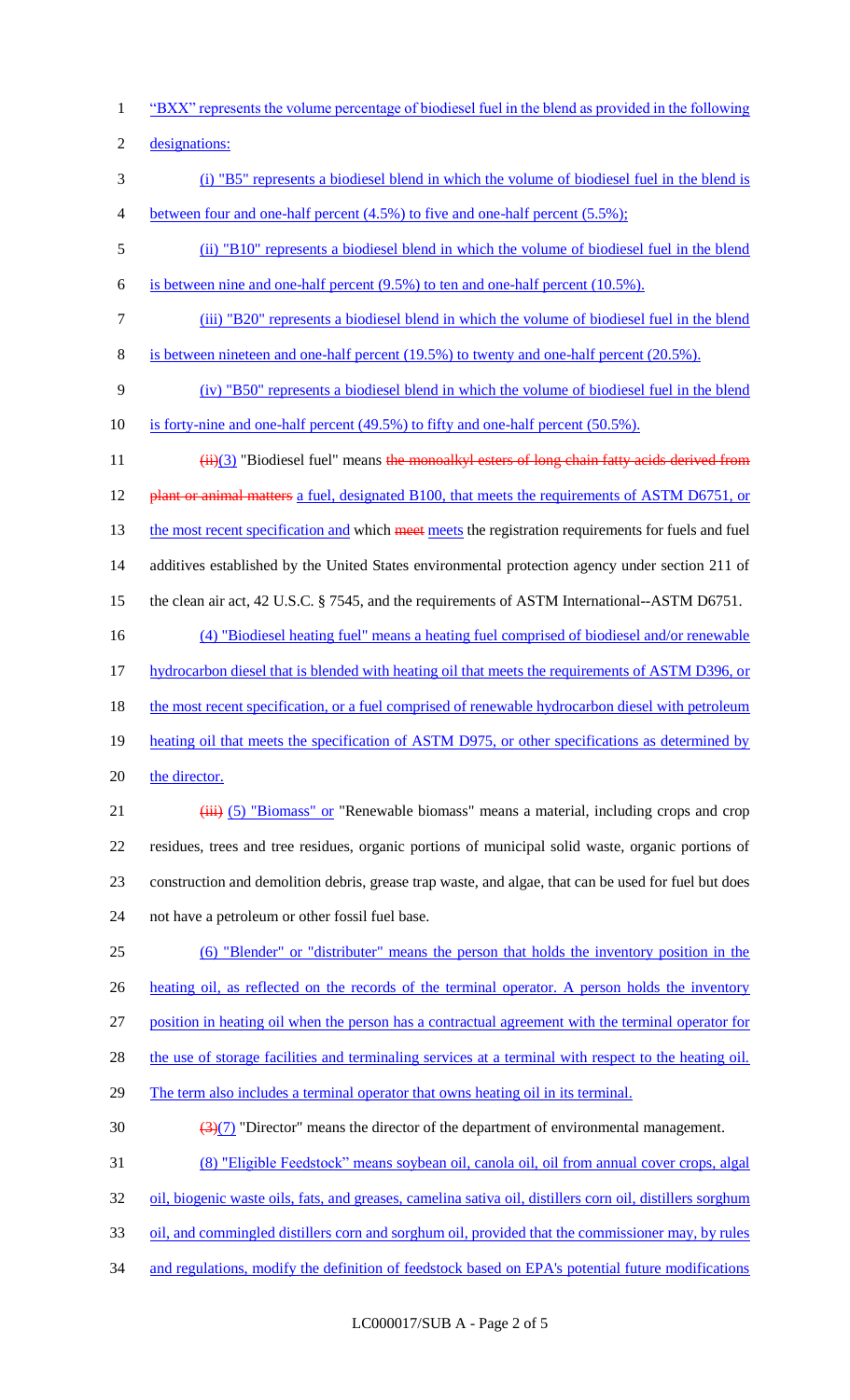of Table 1 of 40 C.F.R § 80.142611, and which has generated a RIN in compliance with the federal

RFS program.

 (4)(9) "Heating oil" means fuel or fuel oil used for heating residential, commercial, or 4 industrial properties, including No. 1 distillate, No. 2 distillate, a liquid blended with No. 1 distillate, No. 2 distillate, or a five percent (5%) biobased liquid fuel that meets the specifications or quality certification standards for use in residential, commercial, or industrial heating applications established by ASTM International petroleum oil refined for the purpose of use as fuel for combustion in a space and/or water heating system that meets the requirements of ASTM D396, or the most recent specification. (10) "Renewable hydrocarbon diesel" means a fuel derived from an eligible feedstock that 11 meets the requirements of ASTM D975, or the most recent specification. Renewable hydrocarbon 12 diesel shall not include any fuel from co-processed biomass with a feedstock that is not a biomass. **23-23.7-4. Heating oil biobased products.** Notwithstanding any law, rule, regulation, or order to the contrary, and in accordance with the compliance schedule established in this chapter, all No. 2 distillate heating oil sold in the state for residential, commercial, or industrial uses within the state, shall contain, at a minimum, the 17 specified percentage of biobased product, unless such requirement has been suspended pursuant to § 23-23.7-6 23-23.7-7. The compliance schedule shall be as follows: (1) Not later than July 1, 2014, all No. 2 distillate heating oil sold in the state shall contain not less than two percent (2%) of a biobased product. (2) Not later than July 1, 2015, all No. 2 distillate heating oil sold in the state shall contain not less than three percent (3%) of a biobased product. (3) Not later than July 1, 2016, all No. 2 distillate heating oil sold in the state shall contain not less than four percent (4%) of a biobased product. (4) Not later than July 1, 2017, all No. 2 distillate heating oil sold in the state shall contain not less than five percent (5%) of a biobased product. (5) Not later than July 1, 2021, all No. 2 distillate heating oil sold in the state shall at a 28 minimum meet the standards for B5 biodiesel blend and/or renewable hydrocarbon diesel. (6) Not later than July 1, 2023, all No. 2 distillate heating oil sold in the state shall at a minimum meet the standards for B10 biodiesel blend and/or renewable hydrocarbon diesel. (7) Not later than July 1, 2025, all No. 2 distillate heating oil sold in the state shall at a 32 minimum meet the standards for B20 biodiesel blend and/or renewable hydrocarbon diesel. (8) Not later than July 1, 2030, all No. 2 distillate heating oil sold in the state shall at a 34 minimum meet the standards for B50 biodiesel blend and/or renewable hydrocarbon diesel.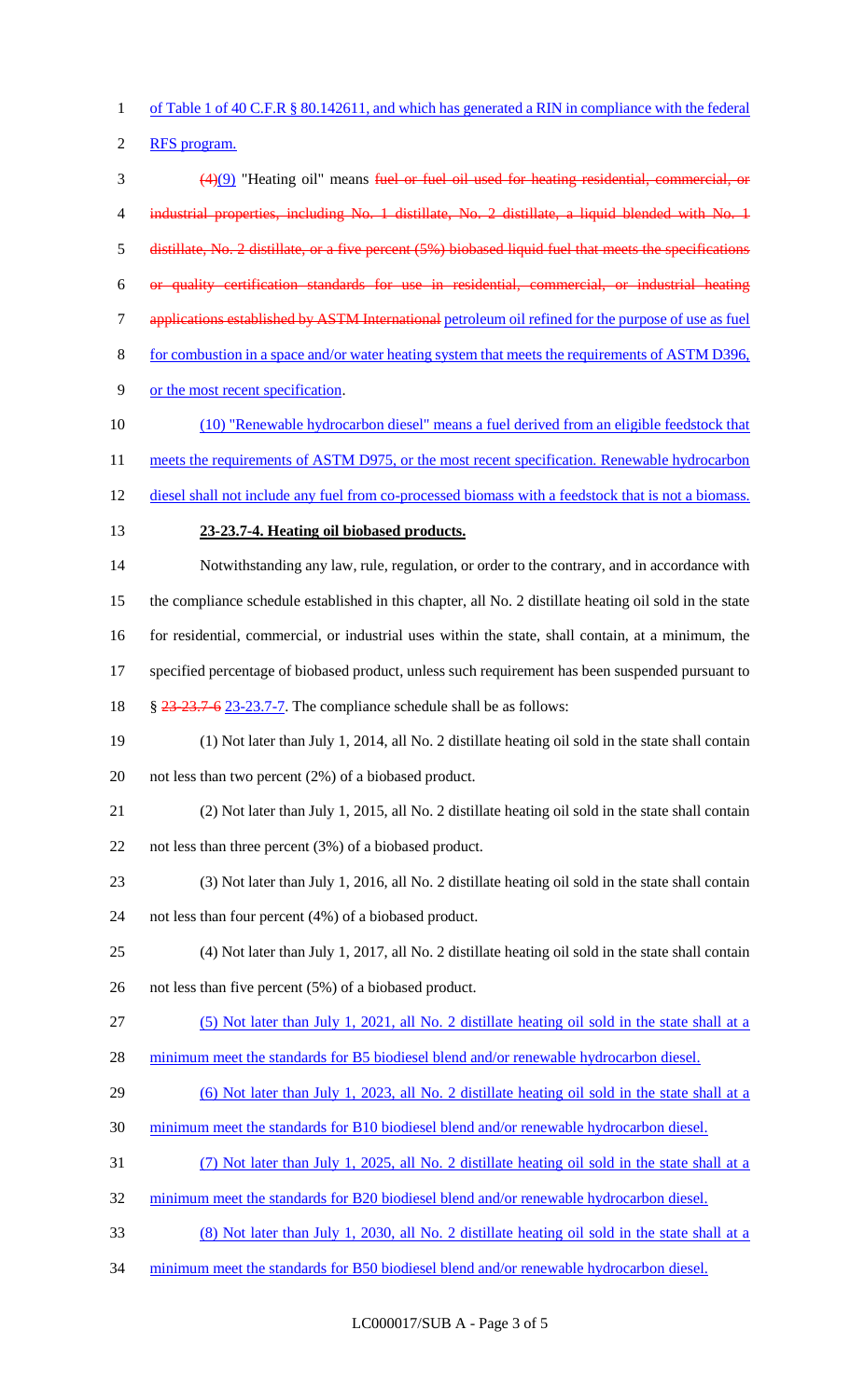| $\mathbf{1}$   | 23-23.7-5. Certification.                                                                                  |
|----------------|------------------------------------------------------------------------------------------------------------|
| $\overline{c}$ | (a) The blender or distributor of the biobased product biodiesel fuel or renewable                         |
| 3              | hydrocarbon diesel at the time of sale to a retail distributor of heating fuel shall provide certification |
| 4              | stating:                                                                                                   |
| 5              | (1) That the No. 2 distillate heating fuel meets ASTM International--ASTM D396 and/or                      |
| 6              | the successor standard as the case may be; and                                                             |
| $\tau$         | (2) That the biobased product biodiesel fuel or renewable hydrocarbon diesel used for                      |
| $8\,$          | blending meets the definition of biobased product biodiesel fuel or renewable hydrocarbon diesel           |
| 9              | in § $23-23.7-3(2)$ 23-23.7-3; and                                                                         |
| 10             | (3) The percentage of the biobased product biodiesel fuel or renewable hydrocarbon diesel                  |
| 11             | contained in the fuel.                                                                                     |
| 12             | (b) The director shall create and provide to blenders and distributors a quarterly report form             |
| 13             | to be filed by the blender or distributor with the department of environmental management stating          |
| 14             | the number of gallons of biobased fuel biodiesel fuel or renewable hydrocarbon diesel sold and             |
| 15             | certification that said gallons meet the standards set forth in this chapter.                              |
| 16             | 23-23.7-7. Suspension.                                                                                     |
| 17             | The governor of the state of Rhode Island, or the director, may temporarily suspend the                    |
| 18             | requirements imposed by § 23-23.7-4 if it is determined that the physical availability of biobased         |
| 19             | product biodiesel fuel and/or renewable hydrocarbon diesel heating oil which complies with these           |
| 20             | requirements is inadequate or unavailable at commercially reasonable prices to meet the needs of           |
| 21             | the residential, commercial, or industrial uses in this state and the inadequate availability constitutes  |
| 22             | an emergency, provided that the governor or director, shall specify in writing, the period of time         |
| 23             | the suspension shall be in effect; provided that this period shall not exceed three (3) months. Any        |
| 24             | person seeking a suspension shall submit a request in writing to the governor or director that             |
| 25             | provides the factual basis for the suspension.                                                             |
| 26             | SECTION 3. This act shall take effect on January 1, 2022.                                                  |

======== LC000017/SUB A ========